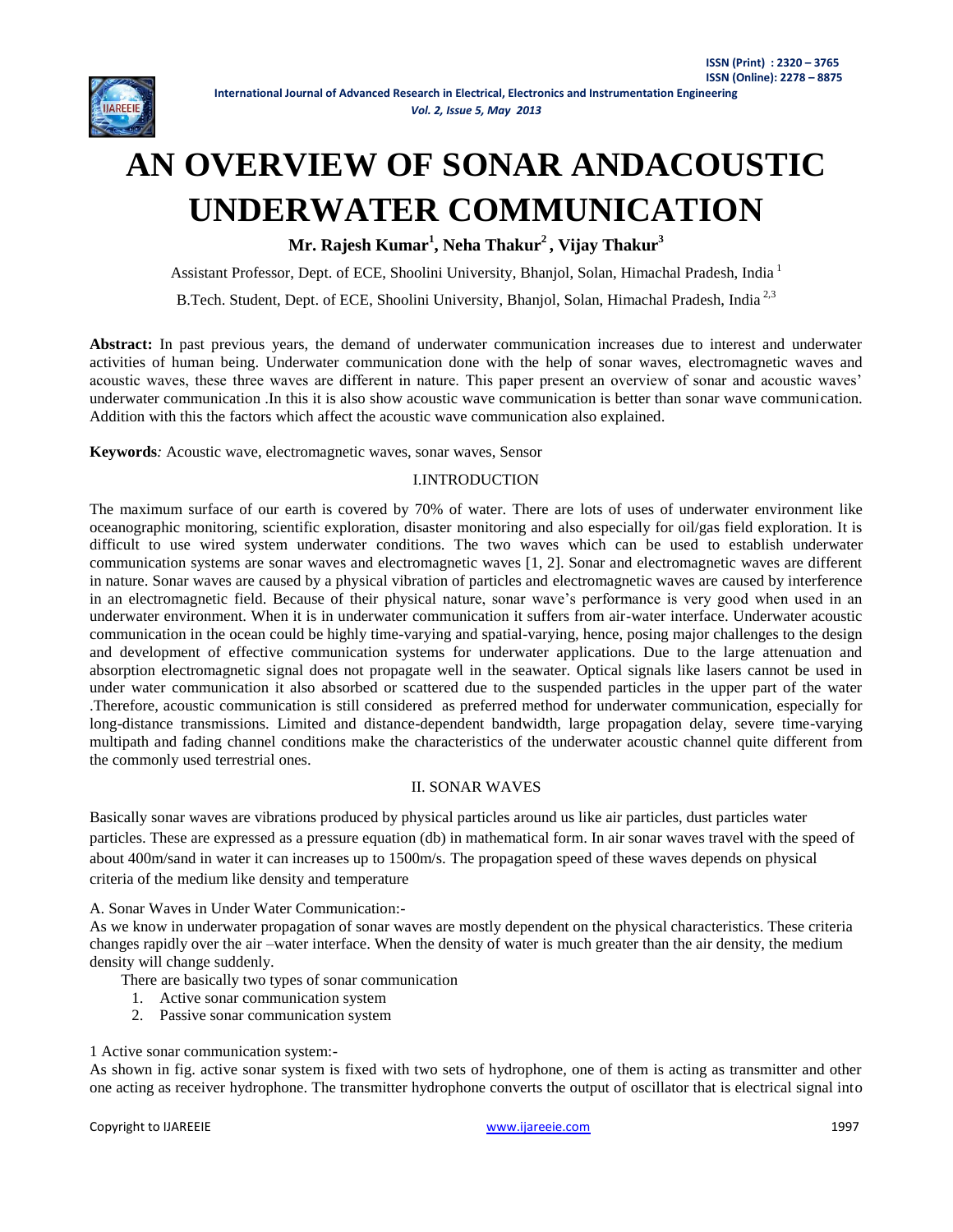air

equivalent sonar waves that will propagate in water. The receiver hydrophone receives the sonar waves and then converted them into electrical signals. The interpreter circuit interprets the meaning of received signal.



Figure1: Block diagram of full duplex active sonar communication

1.1 Half duplex active sonar communication:-

**IIAREEI** 

Fig.2 shows the half duplex active sonar communication system. In this type of system transmitter hydrophone transmit sonar waves into the water until it reaches the target; then, sonar waves get reflected back to the receiver hydrophone. The transmitted and received signals are compared with each other and interpreter interpreted the compared signal into meaningful information.



Fig2: Block diagram of half duplex active sonar communication

2. Passive Sonar Communication System:-

Fg.3 shows the simple layout of the passive sonar communication system .It can detect any type of sonar signal emitted by underwater object, like ship, submarines, and fish. The received sonar signal is converted into electrical signal, amplified

and then interpreted into an informative signal. It is also termed as simplex communication system.



Fig.3 Simplex communication system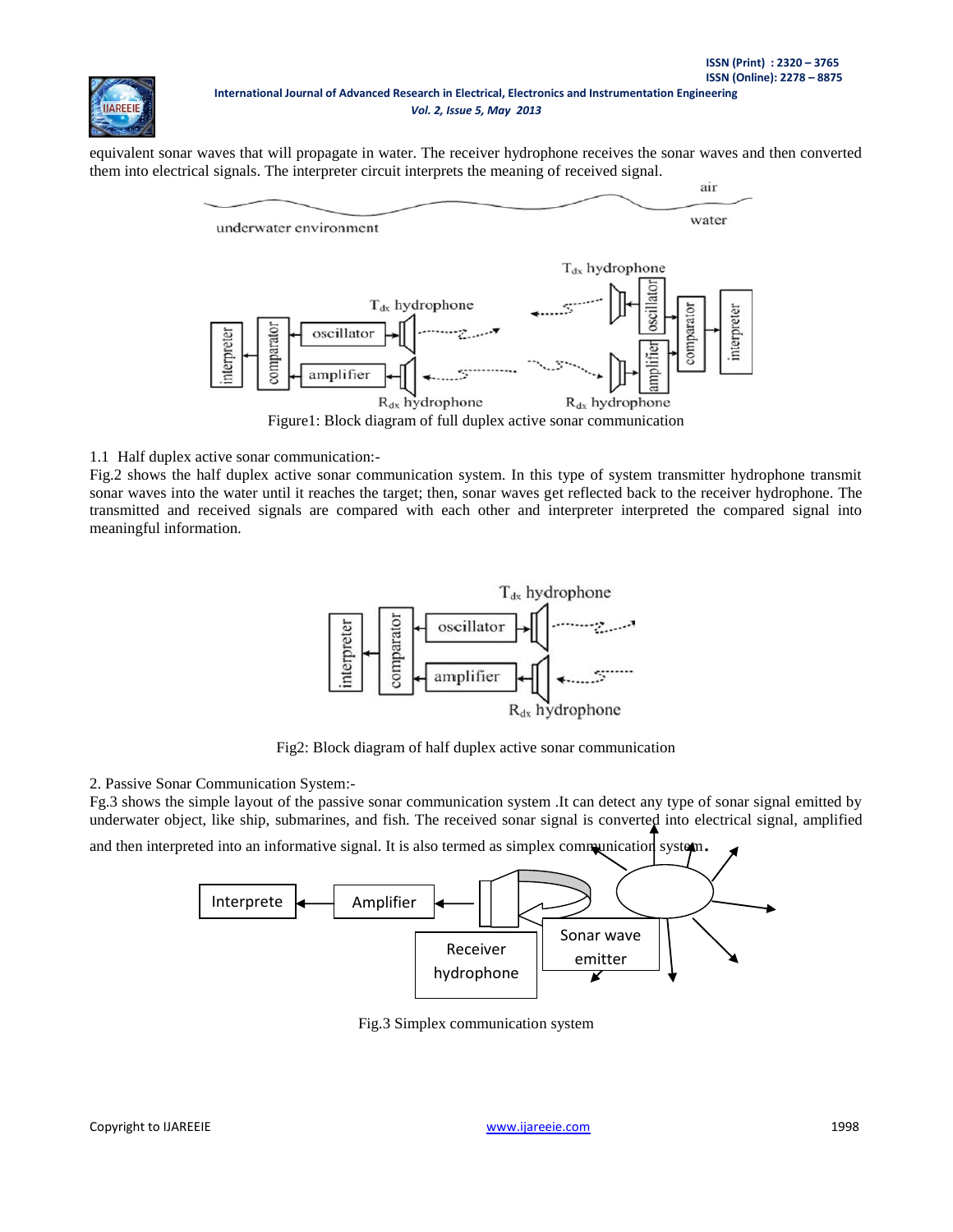

**International Journal of Advanced Research in Electrical, Electronics and Instrumentation Engineering** *Vol. 2, Issue 5, May 2013*

## III. ACOUSTIC UNDERWATER COMMUNICATION ARCHITECTURE



#### Fig.3 Acoustic underwater communication

In underwater network system, a group of sensor nodes are anchored to the bottom of the ocean or may be interconnected to one or more underwater gateways by wireless acoustic links. The sensor network, usually use multi-hop paths, sends data from the ocean bottom network to a surface station. Underwater gateways may be equipped with two acoustic transceivers, namely a vertical and a horizontal transceiver. The horizontal transceiver is used by the underwater gateways to communicate with the sensor nodes to send commands and configuration data to the sensors and/or collect monitored data [3]. The vertical link is used by the underwater gateways to send data to a surface station. The vertical transceivers are usually used as long range transceivers in deep water applications. The surface station may be connected with an acoustic transceiver able to handle multiple parallel communications with the deployed underwater gateways and may communicate with an onshore sink and/or to a surface sink through a long-range radio transmitter and/or satellite transmitter (see Fig.3). Sensor nodes may float at different depths to observe a given phenomenon. One possible solution is to attach each sensor node to a surface buoy, by means of wires whose length can be regulated to adjust the depth of each sensor node. Although this solution enables easy and quick deployment of the sensor network, floating buoys may obstruct ships navigating on the surface, or they can be easily detected and deactivated by enemies in military settings. Furthermore, floating buoys are vulnerable to weather and tampering or pilfering. Typically, sensing devices are anchored to the bottom of the ocean, and are equipped with floatation capabilities.

A. Types of Underwater Communication System Architecture:-

- 1. 2-D Architecture:-
- 2. Sensor nodes are anchored to the bottom of the ocean with deep ocean anchors.
- 3. By means of wireless acoustic links, underwater sensor nodes are interconnected to one or more underwater sinks (UW-sinks).
- 4. UW-sinks are equipped with two acoustic transceivers, horizontal and vertical transceiver. The first is used by the UWsinks to communicate with the sensor nodes, while the second is used by the UW-sinks to relay data to a surface station. Vertical transceivers must be long range transceivers for deep water applications



Fig4. Architecture of acoustic underwater communication

The surface station is equipped with multiple acoustic transceivers, one for each UW-sink deployed.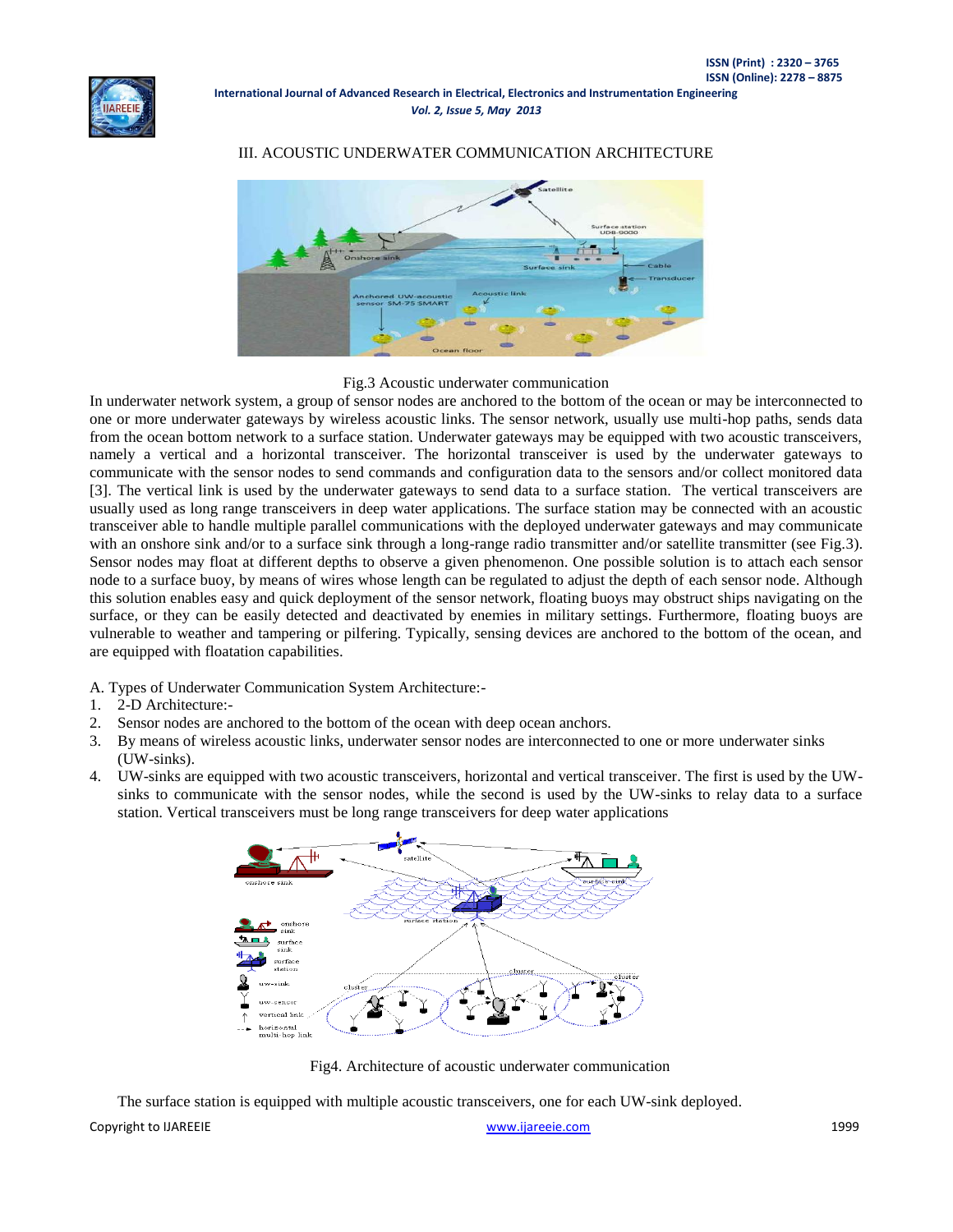**ISSN (Print) : 2320 – 3765** 



- 5. It is also endowed with a long range RF or satellite transmitter to communicate with the onshore sink (OS-sink) or to a surface sink (s-sink).
- 6. Sensors can be connected to sinks by means of direct links or through multi-hop paths. In case of multi-hop paths, as in terrestrial sensor networks [4], data produced by a sensor is relayed by intermediate sensors until it reaches the UW-

sink.

# CHALLENGES IN 2-D ARCHITECTURE:

Sensing coverage: Sensors should collaboratively regulate their depth in order to achieve full column coverage, according to their sensing ranges. Hence, it must be possible to obtain sampling of the desired phenomenon at all depths. Communication coverage: Since in 3D underwater networks there is no notion of uw-sink, sensors should be able to relay information to the surface station via multichip paths. Thus, network devices should coordinate their depths such a way that the network topology is always connected, i.e., at least one path from every sensor to the surface station always exists. B. 3-D Architecture:-

- 1. Sensor nodes float at different depths in order to observe a given phenomenon.
- 2. The possible solution to achieve different depths would be to attach each UW-sensor node to a surface buoy, by means of wires
- 3. Multiple floating buoys may obstruct ships navigating on the surface

They may also be easily detected and deactivated by enemies in military settings. Due to the above reasons, each sensor is anchored to the ocean bottom and equipped with a floating buoy that can be inflated by a pump. The buoy pushes the sensor towards the ocean surface. The depth of the sensor can then be regulated by adjusting the length of the wire that

connects the sensor to the anchor, by means of an electronically controlled engine that resides on the sensor.



Fig5. 3D Architecture of underwater communication

# IV. BASICS OF ACOUSTIC UNDERWATER COMMUNICATION

Acoustic waves enable communications over long-distance since they suffer from relatively low absorption. Still, Underwater Acoustic communications are also affected by high path loss, noise, multipath, high and variable propagation delay and Doppler spread. The combined effect of these phenomena causes the UW-A channel to be temporally and spatially variable. This limits the available bandwidth and makes it dependent on both range and frequency. Depending on their range, underwater acoustic communication links can be classifieds very long, long, medium,short and very short [5]. Typical bandwidths of underwater links for various ranges are presented in Table 1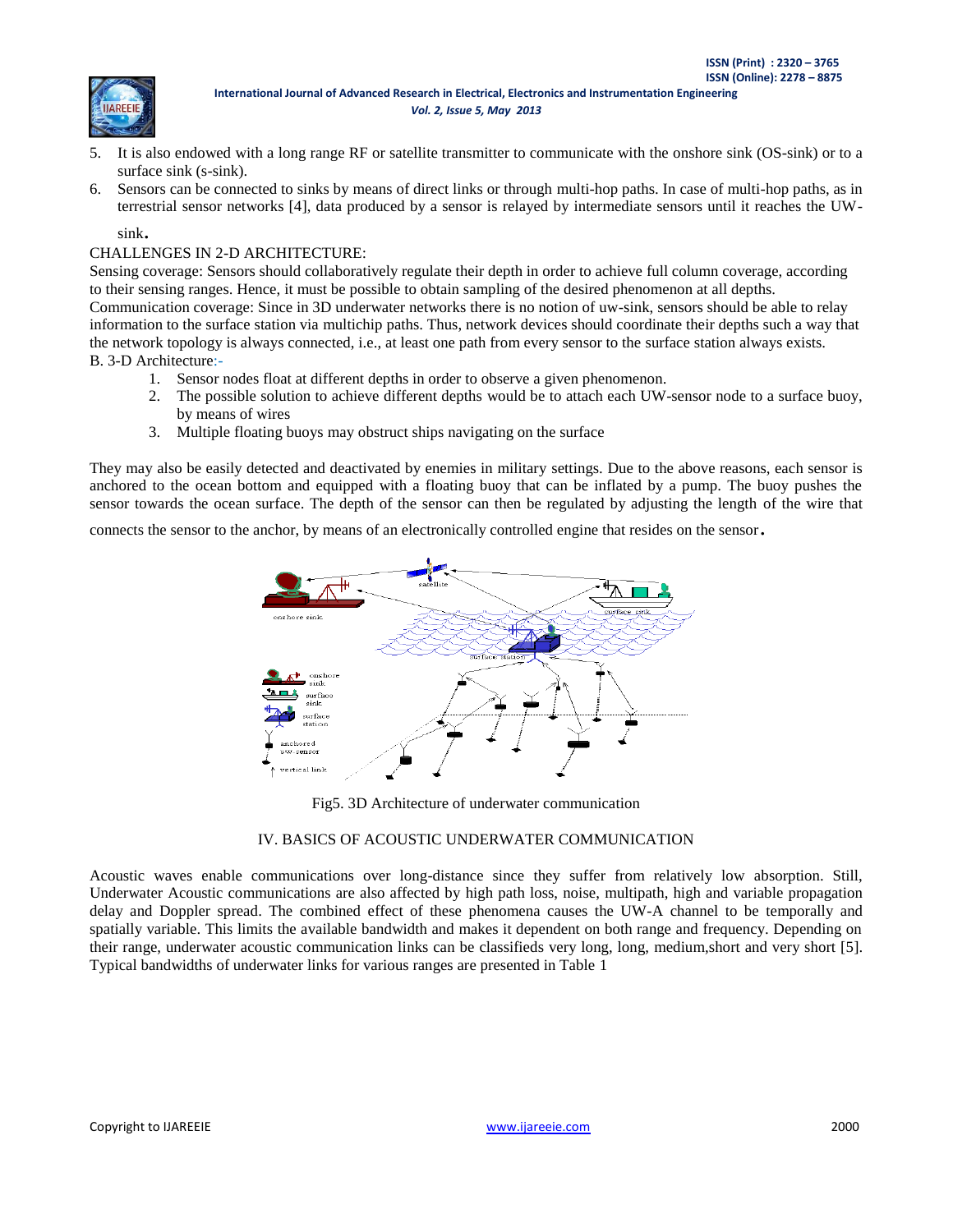

**International Journal of Advanced Research in Electrical, Electronics and Instrumentation Engineering** *Vol. 2, Issue 5, May 2013*

| Type         | Range[km] | Bandwidth[kHz) |
|--------------|-----------|----------------|
| Very Long    | 100       | < 1            |
| Long         | 10-100    | $2 - 5$        |
| Medium       | $1-10$    | $6 - 10$       |
| <b>Short</b> | $0.1 - 1$ | 20-50          |
| Very Short   | < 0 1     | >100           |

Table 1 Available bandwidth for different ranges in UW-A channels.

#### V. FACTORS INFLUENCE ACOUSTICUNDERWATER COMMUNICATIONS

1. Transmission Path Loss:

It is mainly caused by two phenomena:

a. Geometric spreading loss

b. Attenuation

Transmission loss for a signal of frequency f [kHz] over a transmission distance d [m] can be expressed in [dB] as

## 10 log TL (d, f) = k · 10 log (d) + d · (f) + A, (23.1)

Where k is the spreading factor, which describes the geometry of propagation, (f)  $[dB/m]$  is the absorption coefficient and A [dB] is the so-called transmission anomaly which accounts for factors other than absorption including multipath propagation, refraction, diffraction and scattering [6, 7], typically, spreading loss depends only on propagation range therefore it is frequency independent.

A. Two common types of geometric spreading:

- **1.** Spherical geometric spreading: It occurs when acoustic waves spread spherically outward from a source in an unbounded medium which characterizes deep water communications. [8]
- **2.** Cylindrical geometric spreading**:** it occurs when acoustic waves spread horizontally because of a medium which has parallel upper and lower bounds which characterizes shallow water communications. The spreading factor, k is equal to 1 for cylindrical and 2 for spherical spreading. In practice, a spreading factor of  $k = 1.5$  is often considered. [8]

#### B. Attenuation:-

Attenuation can be mainly concerned to absorption, caused by conversion of energy of the propagating acoustic wave into heat (also referred to as absorption loss). The absorption coefficient for frequencies above a few hundred Hz can be expressed empirically using Thorp's formula [9], which defines  $\alpha(f)$  [dB/m] as a function of f [kHz]

$$
\alpha(f) = (0.11f^2/f^2 + 1 + 44(f^2/f^2 + 4100) + 2.75 \cdot 10^{-4}f^2 + 0.003) \cdot 10^{-3}
$$

For lower frequencies, the absorption coefficient can be expressed as [10]

 $\alpha(f) = (0.002 + 0.11(f^2/f^2 + 1) + 0.011f^2) \cdot 10^{-3}$ 

C. Noise:-

It can be artificial or man-made. The latter is mainly caused by machinery noise (pumps, reduction gears, power plants), and shipping activities, while the former is produced by biological, seismic activities and hydrodynamics (waves, currents, tides, rain, and wind). The contributions of the major noise sources can be expressed through empirical formulae [11, 10], which provide power spectral densities of each source relative to frequency f [kHz] in [dB re μ Pa per Hz]

 $10 \log N_t(f) = 17 - 30 \log f$ , (23.6a)  $10 \text{ logN}_s(f) = 40 + 20(s - 5) + 26 \text{ log} f - 60 \text{ log}(f + 0.03),$  (23.6b)  $10 \log N_w(f) = 50 + 7.5w1/2 + 20 \log f - 40 \log(f + 0.4)$ , (23.6c)  $10 \log N_{\text{th}}(f) = -15 + 20 \log f$ , (23.6d) where  $N_t$ ,  $N_s$ ,  $N_w$ ,  $N_{th}$  stand for turbulence, shipping, wind and thermal noise, respectively. The total noise power spectral density for a given frequency f [kHz] is then

Copyright to IJAREEIE [www.ijareeie.com](http://www.ijareeie.com/) 2001  $N(f) = N_t(f) + N_s(f) + N_w(f) + N_{th}(f).$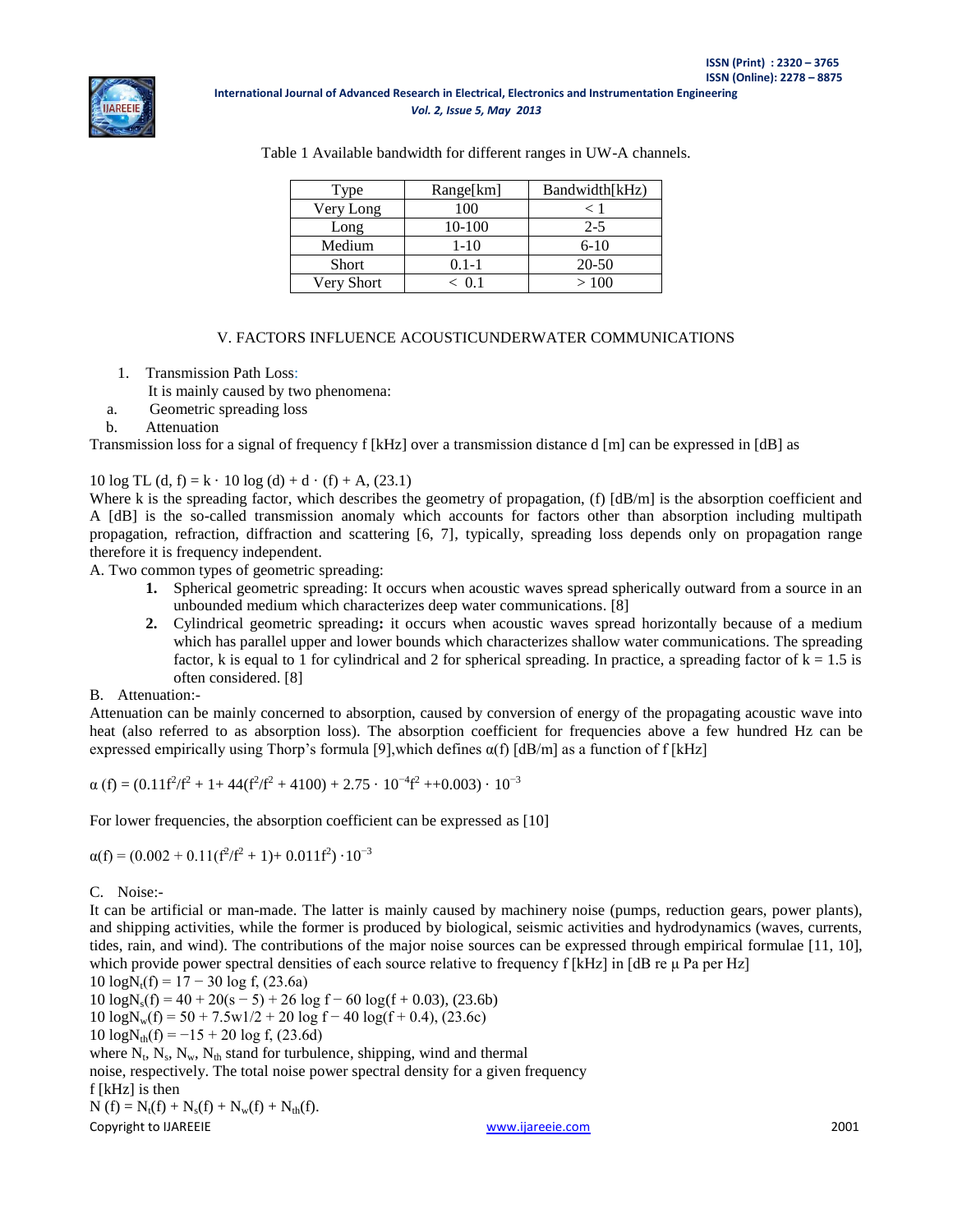

In shallow water, noise is difficult to model or predict compared to the deepwater case, since it shows greater variability in both time and location. In [6], three major noise sources in shallow water environments are identified as wind noise, biological noise (especially noise created by snapping shrimp whose noise signature has a high amplitude and wide bandwidth) and shipping noise.

## D. Multipath:**-**

Multipath arises from either wave reflections from the surface, bottom and other objects, or wave refraction caused by sound speed variations with depth (acoustic waves always bend towards regions where the propagation speed is lower) [6, 9]. Multipath propagation can severely deteriorate the acoustic signal, as it generates inter-symbol interference (ISI) [10]. The multipath geometry depends on the link configuration. Vertical channels typically have little time dispersion, while horizontal channels may show long multipath spreads [11]. The extent of spreading is highly dependent on depth and distance between transmitter and receiver. The channel impulse response for atime-varying multipath underwater acoustic channel can be expressed as [12]

C ( $I_0(t) = \frac{D}{2} \sum A p(t) \delta(I - I_p(t))$ 

Where  $A_p(t)$  and  $Ip(t)$  denote time-varying path amplitude and time-varying path delay respectively. This expression can be used in simulation studies and in developing receiver algorithms [12, 13].

## E. Doppler Spread:-

The range of frequencies over which the Doppler power spectrum of the channel is nonzero is called the Doppler spread of the channel, and is denoted as Bd [14]. The Doppler spread can be represented in time by the inverse of thecoherence time of the channel, given by [14]  $\Delta t_c \approx 1/B_d$ 

Doppler spread occurs as a result of Doppler shifts caused by motion at the source, receiver, and channel boundaries. Mobile nodes exhibit a Doppler shift proportional to their relative velocity, while currents and tides can also force moored nodes to move, introducing slight Doppler shifts. In addition to this, tidal and water currents can introduce Doppler shifts that create surface and volume scatterers relative to a fixed receiver [6]. When a channel experiences a Doppler spread with bandwidth B and if a transmitted signal has a symbol duration of T , then there will be BT uncorrelated samples of its complex envelope [11]. If BT is much less than unity, the channel is said to be underspread, and Doppler spread effectscan be basically ignored. If greater than unity, it is said to be overspread [10]. The Doppler spread can be significant in UW-A channels [5], thus causing degradation in the performance of digital communications. ISI occurs at the receiver with high data rate transmission. Doppler spreading generates two different effects on signals: a simple frequency translation, which is relatively easy for a receiver to compensate for and a continuous spreading of frequencies that creates a non-shifted signal.

## VI. APPLICATION OF ACOUSTIC UNDERWATER COMMUNICATION

Ocean Sampling Networks: Networks of sensors and AUVs, such as the Odyssey-class AUVs, can perform synoptic, cooperative adaptive sampling of the 3D coastal ocean environment.

Pollution Monitoring: and other environmental monitoring (chemical, biological, etc.)

Distributed Tactical Surveillance: AUVs and fixed underwater sensors can collaboratively monitor areas for surveillance, reconnaissance, targeting and intrusion detection systems.

## VII. RECENT ACTIVITIES SHOWS THE IMPORTANTANCE OF ACOUSTIC UNDERWATER COMMUNICATION

It has been argued that the recent disastrous spill that followed the oil-rig explosion in the Gulf of Mexico in the Summer of 2010 could have been prevented by acoustic sensing/actuating systems (recently mandated for example by Norway and Brazil) that can be triggered by acoustic control signals. This example is only one of many demonstrating the importance of underwater acoustic networked sensing, communication, and control systems, and the potential that this technology can offer in addressing major problems of our times such as climate change monitoring, pollution control and tracking, offshore exploration, study of marine life, disaster prevention, and tactical surveillance.